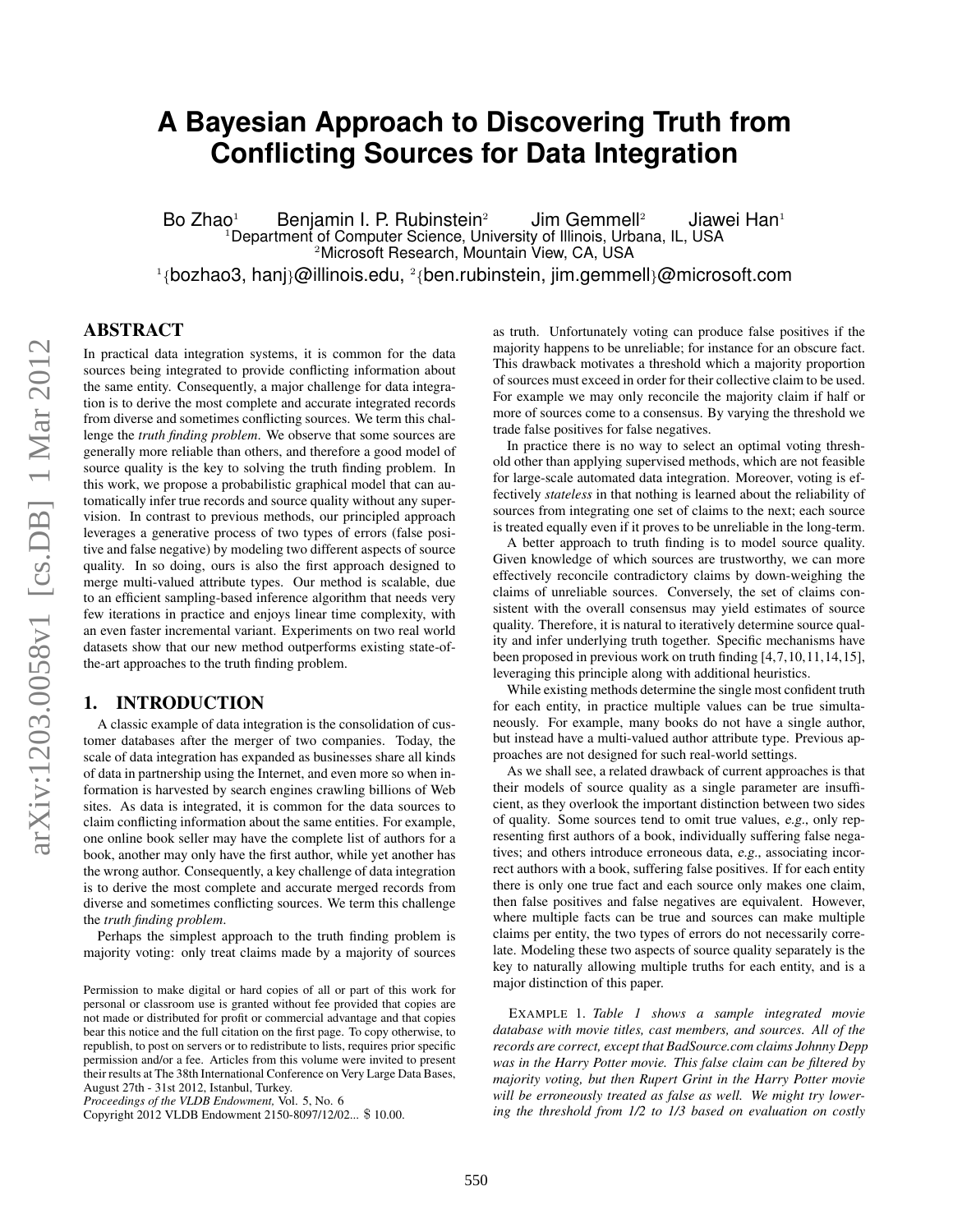| Entity (Movie)      | Attribute (Cast)    | Source        |
|---------------------|---------------------|---------------|
| Harry Potter        | Daniel Radcliffe    | <b>IMDB</b>   |
| Harry Potter        | Emma Waston         | <b>IMDB</b>   |
| <b>Harry Potter</b> | <b>Rupert Grint</b> | <b>IMDB</b>   |
| Harry Potter        | Daniel Radcliffe    | Netflix       |
| Harry Potter        | Daniel Radcliffe    | BadSource.com |
| <b>Harry Potter</b> | Emma Waston         | BadSource.com |
| <b>Harry Potter</b> | Johnny Depp         | BadSource.com |
| Pirates 4           | Johnny Depp         | Hulu.com      |
|                     |                     |               |

Table 1: An example raw database of movies.

*labeled data in order to recognize Rupert, but then Johnny will also be treated as true as a consequence. If we knew that Netflix tends to omit true cast data but never includes wrong data, and BadSource.com makes more false claims than IMDB, we may accurately determine the truth. That is, two-sided source quality is needed to make the correct inferences.*

To automatically infer the truth and two-sided source quality, we propose a Bayesian probabilistic graphical model we call the *Latent Truth Model (LTM)* which leverages a generative error process. By treating the truth as a latent random variable, our method can naturally model the complete spectrum of errors and source quality in a principled way—an advantage over heuristics utilized in previous methods. Experiments on two real world datasets—author data from online book sellers and directors from movie sources used in the Bing movies vertical—demonstrate the effectiveness of LTM. We also propose an efficient inference algorithm based on collapsed Gibbs sampling which in practice converges very quickly and requires only linear time with regard to the size of the data.

Our Bayesian model has two additional features. LTM provides a principled avenue for incorporating prior knowledge about data sources into the truth-finding process, which is useful in practice particularly in low data volume settings. Second, if data arrives online as a stream, LTM can learn source quality and infer truth incrementally so that quality learned at the current stage can be utilized for inference on future data. This feature can be used to avoid batch re-training on the cumulative data at each step.

To summarize, our main contributions are as follows:

- 1. To the best of our knowledge, we are the first to propose a principled probabilistic approach to discovering the truth and source quality simultaneously without any supervision;
- 2. We are the first to model two-sided source quality, which makes our method naturally support multiple truths for the same entity and achieve more effective truth-finding;
- 3. We develop an efficient and scalable linear complexity inference algorithm for our model;
- 4. Our model can naturally incorporate prior domain knowledge of the data sources for low data volume settings; and
- 5. Our model can run in either batch or online streaming modes for incremental data integration.

In the following sections, we first describe our data model and formalize the problem in Section 2. We then introduce two-sided source quality, the latent truth model and the inference algorithms in Sections 3, 4 and 5. Section 6 presents our experimental results. Several possible improvements of the method and related work are discussed in Sections 7 and 8. Finally, we conclude the paper in Section 9.

# 2. PROBLEM FORMULATION

In general, a data source provides information about a number of attribute types. The quality of a source may be different for each attribute type, for example, an online book seller may be very reliable about authors but quite unreliable about publishers. Thus, each attribute type may be dealt with individually, and for the remainder of this paper we assume a single attribute type is under consideration to simplify the discussion.<sup>1</sup>

We now provide the details of our data model, and formally define the truth finding problem.

#### 2.1 Data Model

We assume a single, multi-valued attribute type, for example authors of a book, or cast of a movie. The input data we consume is in the form of triples *(entity, attribute, source)* where *entity* serves as a key identifying the entity, *attribute* is one of possibly many values for the given entity's attribute type, and *source* identifies from where the data originates. This representation can support a broad range of structured data, such as the movie data shown in Table 1. For the sake of examining claims made about attributes by different sources, we re-cast this underlying input data into tables of facts (distinct attribute values for a given entity) and claims (whether each source did or did not assert each fact) as follows.

*Definition 1.* Let  $\mathcal{DB} = \{row_1, row_2, ..., row_N\}$  be the *raw database* we take as input, where each row is in the format of  $(e, a, c)$ , where e is the entity, a is the attribute value, and c is the source. Each row is unique in the raw database.

Table 1 is an example of a raw database.

*Definition 2.* Let  $\mathcal{F} = \{f_1, f_2, ..., f_F\}$  be the set of distinct  $facts$  selected from the raw database, each fact  $f$  is an entity-attribute pair with an id as the fact's primary key:  $(id_f, e_f, a_f)$ . The entityattribute pair in each row of the fact table should be unique (while the pair may appear in multiple rows of the raw database).

Table 2 is an example of the fact table obtained from the raw database in Table 1.

|                             | Table 2: The fact table of Table 1. |                     |  |  |  |  |  |
|-----------------------------|-------------------------------------|---------------------|--|--|--|--|--|
| FID                         | Entity (Movie)                      | Attribute (Cast)    |  |  |  |  |  |
|                             | <b>Harry Potter</b>                 | Daniel Radcliffe    |  |  |  |  |  |
| $\mathcal{D}_{\mathcal{L}}$ | <b>Harry Potter</b>                 | Emma Waston         |  |  |  |  |  |
| 3                           | <b>Harry Potter</b>                 | <b>Rupert Grint</b> |  |  |  |  |  |
| 4                           | <b>Harry Potter</b>                 | Jonny Depp          |  |  |  |  |  |
| 5                           | Pirates 4                           | Jonny Depp          |  |  |  |  |  |
|                             |                                     |                     |  |  |  |  |  |

Table 2: The fact table of Table 1.

*Definition 3.* Let  $C = \{c_1, c_2, ..., c_C\}$  be the set of *claims* generated from the raw database. Each claim  $c$  is in the format of  $(f_c, s_c, o_c)$ , where  $f_c$  is the id of the fact associated with the claim,  $s_c$  is the source of the claim, and  $o_c$  is the observation of the claim, taking a Boolean value True or False.

Specifically, for each fact  $f$  in the fact table:

1. For each source  $s$  that is associated with  $f$  in the raw database, we generate a *positive* claim:  $(id_f, s, True)$ , meaning source s asserted fact f.

<sup>&</sup>lt;sup>1</sup>LTM can integrate each attribute type in turn, and can be extended to use global quality (*cf.* Section 7).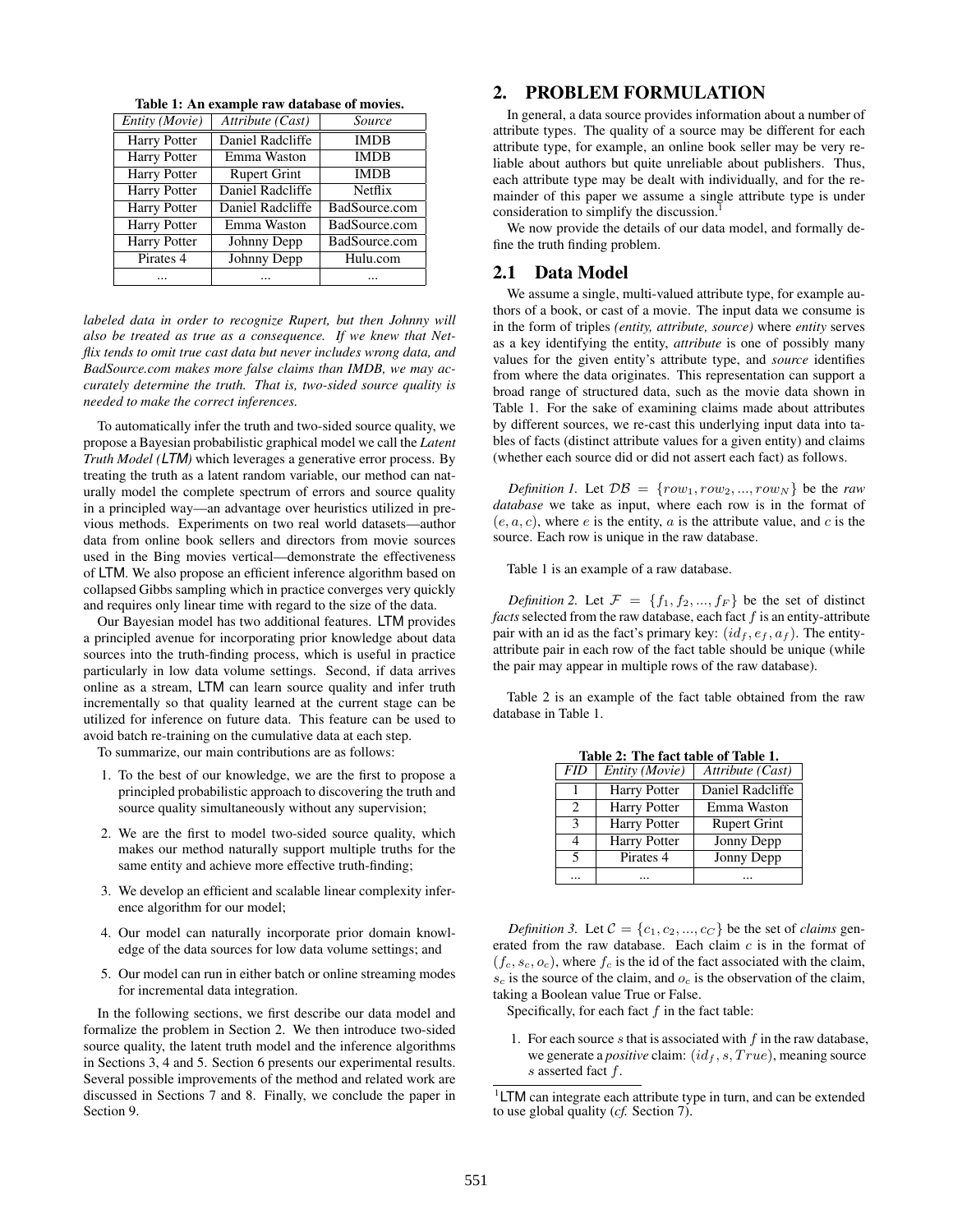- 2. For each source s that is not associated with  $f$ , but is associated with the entity in fact  $f$ , i.e.,  $e_f$ , in the raw database, we generate a *negative* claim:  $(id_f, s, False)$ , meaning source s did not assert fact  $f$  but asserted some other facts associated with entity  $e_f$ .
- 3. For other sources that are not associated with entity  $e_f$  in the raw database, we do not generate claims, meaning those sources do not have claims to make with regard to entity  $e_f$ .

Moreover, we denote the set of claims that are associated with fact f as  $C_f$ , and the rest of the claims as  $C_{-f}$ . And let  $S =$  $\{s_1, s_2, ..., s_S\}$  be the set of sources that appear in C, let  $S_f$  be the set of sources that are associated with fact f in  $\mathcal{C}$ , and  $\mathcal{S}_{-f}$  be the set of sources not associated with  $f$ .

Table 3 is an example of the claim table generated from the raw database in Table 1. IMDB, Netflix and BadSource.com all asserted that Daniel was an actor in the Harry Potter movie, so there is a positive claim from each source for fact 1. Netflix did not assert Emma was an actress of the movie, but since Netflix did assert other cast members of the movie, we generate a negative claim from Netflix for fact 2. Since Hulu.com did not assert any cast members of the Harry Potter movie, we do not generate claims from Hulu.com for any facts associated with the movie.

| <b>RID</b>               | Source        | <i><b>Observation</b></i> |
|--------------------------|---------------|---------------------------|
| 1                        | <b>IMDB</b>   | True                      |
| 1                        | Netflix       | True                      |
| 1                        | BadSource.com | True                      |
| $\overline{2}$           | <b>IMDB</b>   | True                      |
| $\overline{2}$           | Netflix       | False                     |
| $\overline{2}$           | BadSource.com | True                      |
| $\overline{\mathbf{3}}$  | <b>IMDB</b>   | True                      |
| $\overline{\mathbf{3}}$  | Netflix       | False                     |
| 3                        | BadSource.com | False                     |
| $\overline{4}$           | <b>IMDB</b>   | False                     |
| $\overline{4}$           | Netflix       | False                     |
| $\overline{4}$           | BadSource.com | True                      |
| $\overline{\phantom{0}}$ | Hulu.com      | True                      |
|                          |               |                           |

Table 3: The claim table of Table 1.

*Definition 4.* Let  $\mathcal{T} = \{t_1, t_2, ..., t_T\}$  be a set of *truths*, where each truth  $t$  is a Boolean value taking True/False and is associated with one fact in  $F$ , indicating whether this fact is true or not. For each  $f \in \mathcal{F}$ , we denote the truth associated with f as  $t_f$ .

Note that we are not given the truths in the input. Instead, we must infer the hidden truths by fitting a model and generating the truth table. For the sake of evaluation here, a human generated truth table is compared to algorithmically generated truth tables.

Table 4 is a possible truth table for the raw database in Table 1. Daniel Radcliffe, Emma Watson and Rupert Gint are the actual cast members of Harry Potter, while Jonny Depp is not, and therefore the observations for facts 1,2,3 are True, and False for fact 4.

#### 2.2 Problem Definitions

We can now define the problems of interest in this paper.

**Inferring fact truth.** Given an input raw database  $DB$  with no truth information, we want to output the inferred truths  $T$  for all facts  $F$  contained in  $DB$ .

Table 4: A truth table for raw database Table 1.

| RID            | Entity (Movie)      | Attribute (Cast)    | Truth |
|----------------|---------------------|---------------------|-------|
| 1              | Harry Potter        | Daniel Radcliffe    | True  |
| $\mathfrak{D}$ | <b>Harry Potter</b> | Emma Waston         | True  |
| $\mathcal{R}$  | <b>Harry Potter</b> | <b>Rupert Grint</b> | True  |
| 4              | <b>Harry Potter</b> | Jonny Depp          | False |
| 5              | Pirates 4           | Jonny Depp          | True  |
|                |                     |                     |       |

Inferring source quality. Besides the truth of facts, we also want to automatically infer *quality* information for each source represented in  $\mathcal{DB}$ . Source quality information indicates how reliable each source is for the given attribute type. Source quality information can be used for understanding data sources, selecting good sources in order to produce more accurate truth, uncovering or diagnosing problems with crawlers, providing prior knowledge for inferring truth from new data, etc.

Fact truth and source quality are not independent; they are closely related, and, in fact, are computed simultaneously by our principled approach. The quality of a source is used to help decide whether to believe its given claims, and the correctness of a source's claims can be used to determine the source's quality.

We formally introduce our measures of source quality in the next section. Subsequently, we will explain how learning the quality of sources and truth of facts is naturally integrated in LTM.

# 3. TWO-SIDED SOURCE QUALITY

In this section, we examine how to measure source quality in our truth discovery model and why quality measures utilized in previous work are inadequate in practice.

#### 3.1 Revisiting Quality Measures

We can treat each source as a classifier on facts in the sense that each source makes true or false claims/predictions for the facts. Thus given ground truth for a subset of facts, we can grade the quality of the sources by looking at how close their predictions are to the ground truth. Similarly, our measures apply to truth finding mechanisms which we treat as ensembles of source classifiers.

Based on the observation of claims and truth of facts for each source  $s$ , we produce the source's confusion matrix in Table 5 ( $o$ stands for observation and  $t$  stands for truth) and several derivative quality measures as follows.

Table 5: Confusion matrix of source s.

|            | $t = True$                                                               | $t = False$              |
|------------|--------------------------------------------------------------------------|--------------------------|
| $o = True$ | True Positives $(TP_s)$                                                  | False Positives $(FP_s)$ |
|            | $\vert o = False \vert$ False Negatives $(FN_s)$ True Negatives $(TN_s)$ |                          |

- *Precision* of source *s* is the probability of its positive claims being correct, i.e.,  $\frac{TP_s}{TP_s+FP_s}$ .
- *Accuracy* of source *s* is the probability of its claims being correct, i.e.,  $\frac{TP_s+TN_s}{TP_s+FP_s+TN_s+FN_s}$ .
- *Sensitivity* or *Recall* of source *s* is the probability of true facts being claimed as true, i.e.,  $\frac{TP_s}{TP_s+FN_s}$ . And  $1$  *sensitivity* is known as the *false negative rate*.
- *Specificity* of source *s* is the probability of false facts being claimed as false, i.e.,  $\frac{TN_s}{FP_s+TN_s}$ . And  $1 specificity$  is known as the *false positive rate*.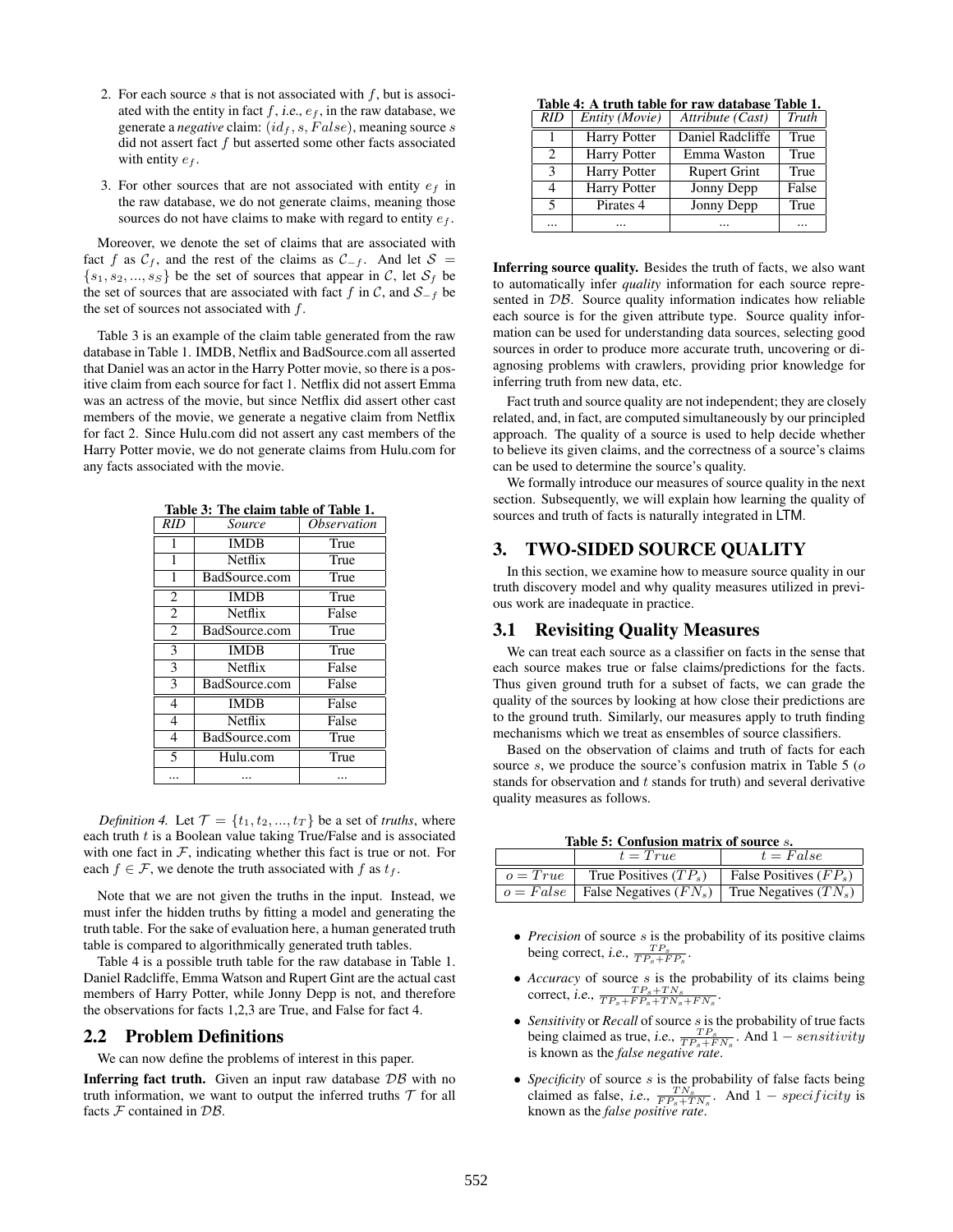Table 6 presents the different source quality measures computed for the three movie sources from the example Claim Table (Table 3) and example Truth Table (Table 4).

| <b>Measures</b> | <b>IMDB</b> | Netfix | BadSource.com |
|-----------------|-------------|--------|---------------|
| TP              |             |        |               |
| FP              |             |        |               |
| <b>FN</b>       |             | 2      |               |
| TN              |             |        |               |
| Precision       |             |        | 2/3           |
| Accuracy        |             | 1/2    | 1/2           |
| Sensitivity     |             | 1/3    | 2/3           |
| Specificity     |             |        |               |

Table 6: Quality of sources based on Tables 3 and 4.

#### 3.2 Limitations of Precision

Some previous works [10, 11, 14] use the single metric of precision for modeling the quality of sources, which means they only consider positive claims while ignoring negative claims. Those methods should not have trouble deciding the *single* most confident true fact, but when multiple facts can be true for each entity, and some of them have less support, measuring source quality by precision alone cannot utilize the value of negative claims to recognize erroneous data. The following example illustrates this limitation:

EXAMPLE 2. *In Table 6, BadSource.com has 2 true positives out of three positive claims, for a fair precision of 2/3. As a result, BadSource.com's false claim (Harry Potter, Johnny Depp) may still be given some credence and even be regarded as true, taking advantage of the true positive claims made by BadSource.com. However, if we consider negative claims, and know the quality of negative claims, we could mitigate the erroneous inference. For example, if we know IMDB has perfect recall and its negative claims are always correct, we can easily detect that (Harry Potter, Johnny Depp) is not true since IMDB claims it is false.*

#### 3.3 Limitations of Accuracy

In order to avoid the problems posed by only considering positive claims, recent work [7] has taken negative claims into consideration. However, the adopted approach still only measures the quality of sources as a single value: accuracy.

Any single value for quality overlooks two fundamentally different types of errors: false positives and false negatives, which are not necessarily correlated. For example it is possible that a source has very high precision but very low recall, resulting in a fairly low accuracy. The low accuracy would let us discount the source omitting a value; but we would also be forced to discount a positive the source claims, even though it has perfect precision. Put another way, *a scalar-valued measure forces us to treat a low precision source exactly like a low recall source*.

EXAMPLE 3. *In Table 6 we can see that Netflix makes more false negatives than BadSource.com, but makes no false positives. However, by making one more true positive claim than Netflix, BadSource.com can gain exactly the same accuracy as Netflix. In this situation, the true positive claims made by Netflix will be affected by its high false negative rate, while, on the other hand, the low false negative rate of BadSource.com could lead to false information being introduced. By using only accuracy to judge the quality of sources while inferring truth, a positive claim by Bad-Source.com will be treated just as trustworthy as one from Netflix,*

*despite the difference in their precision. So, if we want to be able to accept attributes about an entity that only Netflix knows about (which seems reasonable, given its perfect precision), we would be forced to accept attributes about an entity known only to Bad-Source.com (which is risky, given its low precision).*

# 3.4 Sensitivity and Specificity

Clearly, the use of a scalar-valued quality value can never capture the two error types, false positives and false negatives, which have different implications for data integration. A very conservative source would only make claims it is very certain of, yielding few false positives but many false negatives. On the other hand, a venturous source may have very few false negatives while frequently making erroneous claims.

Therefore, in contrast with all the previous methods, we model the *sensitivity* and *specificity* of sources as two independent quality measures. With sensitivity associated with false negatives and specificity associated with false positives, we are able to cover the complete spectrum of source quality. In the next section we will explain how we model the two quality signals as two independent random variables that have different prior probabilities in order to simulate real-world scenarios. The following example illustrates the advantages of modeling source quality with these two metrics:

EXAMPLE 4. *In Table 6 sensitivity and specificity reveal more details of the error distribution of each source. From these, we see that Netflix has low sensitivity and high specificity, so we will give less penalty to the facts (Harry Potter, Emma Watson) and (Harry Potter, Rupert Grint) that are claimed false by it, while still giving (Harry Potter, Daniel Radcliffe), which it claims as true, higher confidence. Additionally, we know that BadSource.com has low specificity and IMDB has high sensitivity, so we see that (Harry Potter, Johny Depp) is likely false given that it is claimed true by BadSource.com and claimed false by IMDB.*

The only question that remains is how to model the sensitivity and specificity of sources without knowing the truth of facts. So far, our examples have implicitly assumed a supervised setting where ground truth is known and is used to calculate quality measures, while in practice unsupervised methods that do not have such knowledge are required. In the next section, we will introduce our proposed approach, the Latent Truth Model (LTM), which naturally solves the problem by treating both truth and quality as latent random variables, so that in each iteration of inference, we will first have the truth information available so that we can calculate the source quality based on it, then we go back and re-infer truth based on updated source quality. By introducing the latent truth, our method can model the relation between truth and source quality in a principled way, rather than utilizing heuristics as in previous methods.

# 4. LATENT TRUTH MODEL

In this section we will formally introduce our proposed model, called the Latent Truth Model, for discovering the truth of facts and the quality of data sources. We will first give a brief introduction to Bayesian networks, then discuss the intuitions behind our model, briefly explain the major components of the approach and how it can model our intuitions, and finally we provide details about how the model is constructed.

#### 4.1 Review of Bayesian Networks

The Bayesian Network is a powerful formalism for modeling real-world events based on prior belief and knowledge of conditional independence [12]. A Bayesian network is a directed acyclic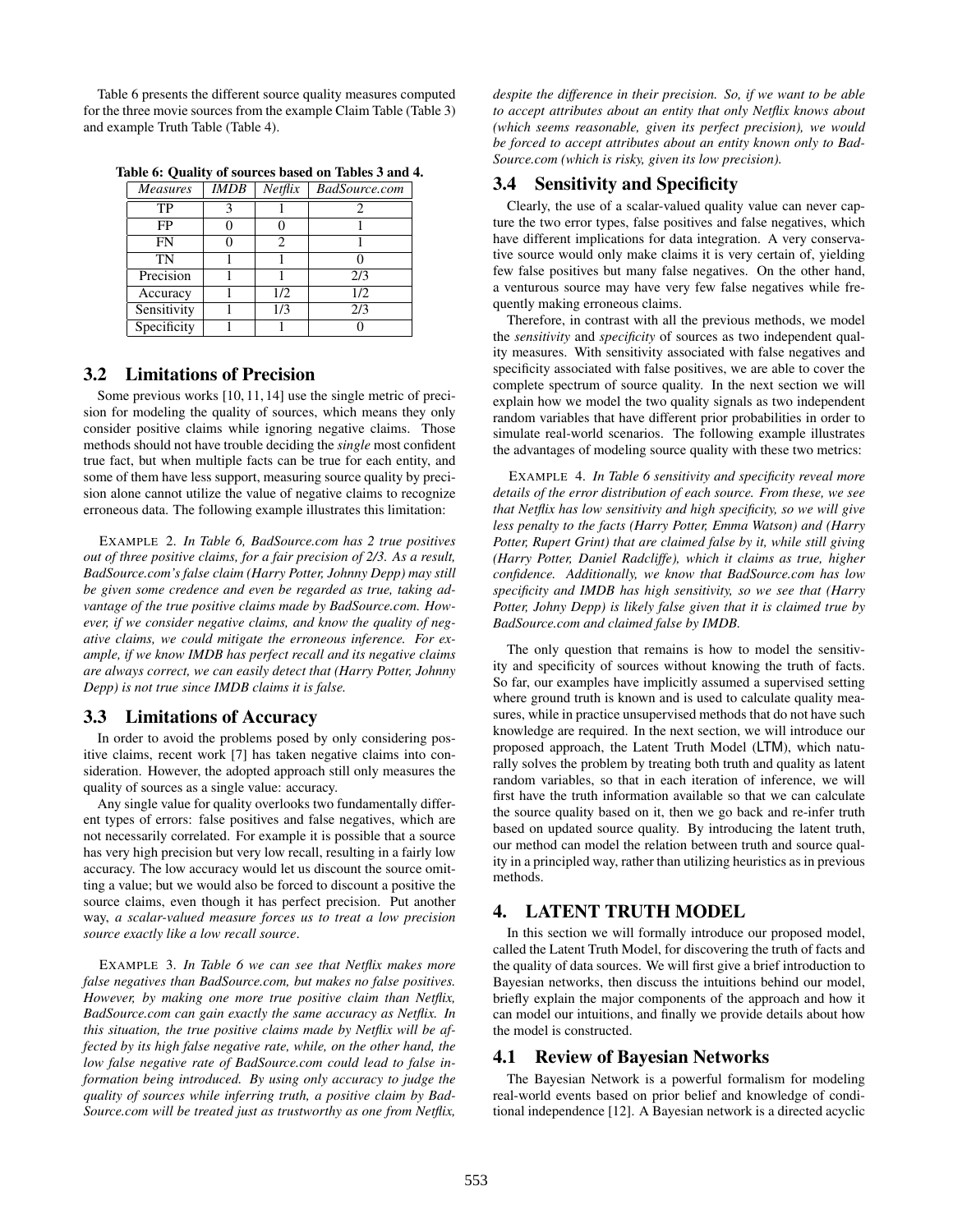probabilistic graphical model in the Bayesian sense: each node represents a random variable, which could be observed values, latent (unobserved) values, or unknown parameters. A directed edge from node  $a$  to  $b$  ( $a$  is then called the parent of  $b$ ) models the conditional dependence between  $a$  and  $b$  in the sense that the random variable associated with a child node follows a probabilistic conditional distribution that takes values depending on the parent nodes as parameters.

Given the observed data and prior and conditional distributions, various inference algorithms can perform *maximum a posteriori (MAP)* estimation to assign latent variables and unknown parameters values that (approximately) maximize the posterior likelihoods of those corresponding unobserved variables given the data.

Bayesian networks have been proven to be effective in numerous tasks such as information extraction, clustering, text mining, etc. In this work, our proposed Latent Truth Model is a new Bayesian network for inferring truth and source quality for data integration.

## 4.2 Intuition Behind the Latent Truth Model

We next describe the intuition behind modeling the quality of sources, truth of facts and claim observations as random variables, before detailing the LTM graphical model in the next section.

# *4.2.1 Quality of Sources*

As discussed in the previous section, we need to model the quality of sources as two independent factors: specificity and sensitivity, and therefore in our model we create two separate random variables for each source, one associated with its specificity and the other with its sensitivity.

Moreover, in practice we often have prior belief or assumptions with regard to the data sources. For example, it is reasonable to assume that the majority of data coming from each source is not erroneous, i.e., the specificity of data sources should be reasonably high. On the other hand, we could also assume missing data is fairly common, *i.e.*, sensitivity may not be high for every source. It is also possible that we have certain prior knowledge about the quality of some *specific* data sources that we want to incorporate into the model. In all these cases, the model should be able to allow us to plug in such prior belief. For this reason, in LTM we model source quality in the Bayesian tradition so that any available assumptions or domain knowledge can be easily incorporated by specifying prior distributions for the source quality variables. In the absence of such knowledge, we can simply use uniform priors.

#### *4.2.2 Truth of Facts*

In LTM we model the probability of (or belief in) each fact being true as an unknown or latent random variable in the unit interval. In addition, we also introduce the actual truth label of each fact, which depends on the represented probability, as a latent Boolean random variable. By doing so, at any stage of the computation we can clearly distinguish the two types of errors (false positives and false negatives) so that the specificity and sensitivity of sources can be modeled in a natural and principled way.

In addition, if we have any prior belief about how likely all or certain specific facts are true, our model can also support this information by setting prior distributions for the truth probability. Otherwise, we use a uniform prior.

#### *4.2.3 Observation of Claims*

Now we need to model our actual observed data: claims from different sources. Recall that each claim has three components: the fact it refers to, the source it comes from and the observation (True/False). Clearly, the observation of the claim depends on two



Figure 1: The probabilistic graphical model of **LTM**.

factors: whether the referred fact is indeed true or false, and what is the quality of the data source asserting the claim. In particular, if the fact is false, then a high specificity of the source indicates the observation is more likely to also be false, while a low specificity (or high false positive rate) means the observation is more likely to be true; on the other hand, if the fact is true, then a high sensitivity of the source implies the observation is more likely to be true, and otherwise low sensitivity means the claim is more likely to be a false negative.

As we can see, with latent truth and two-sided source quality, all four possible real-world outcomes can be simulated naturally. We must model the observations of claims as random variables which depend on the truth of their referred facts and the quality of their sources. Then given the actual claim data, we can go back and infer the most probable fact truth and source quality (effectively inverting the directions of edges via Bayes rule). And by controlling the observation altogether, the latent truth and the source quality can mutually influence each other through the *joint* inference, in the sense that claims produced by high quality sources are more likely to be correct and sources that produce more correct claims are more likely to be high quality.

#### 4.3 Model Details

Now we will explain the details of LTM. Figure 1 shows the graphical structure of conditional dependence of our model. Each node in the graph represents a random variable or prior parameter, and darker shaded nodes indicate the corresponding variable is observed (and lighter nodes represent latent variables). A plate with a set as its label means that the nodes within are replicated for each element in the set, e.g., the  $S$  plate indicates that each source has conditionally independent quality nodes.

A directed edge from  $a$  to  $b$  means  $b$  is generated from a distribution that takes values of  $a$  as parameters in addition to parameters from the other parents of  $b$ . The detailed generative process is as follows.

**1. FPR.** For each source  $k \in S$ , generate its false positive rate  $\phi_k^0$ , which is exactly  $(1 - specificity)$ , from a Beta distribution with hyperparameter  $\alpha_0 = (\alpha_{0,1}, \alpha_{0,0})$ , where  $\alpha_{0,1}$  is the prior false positive count, and  $\alpha_{0,0}$  is the prior true negative count of each source:

$$
\phi_k^0 \sim Beta(\alpha_{0,1}, \alpha_{0,0}).
$$

Note that here we model the false positive rate only to make it easier to explain the model in the future, but there is no difference to modeling specificity directly.

The Beta distribution is utilized because it is the conjugate prior of Bernoulli and Binomial distributions—those distributions used below for children nodes—and inference is more efficient as a result. Its parameter  $\alpha_0$  controls the prior belief for sensitivity of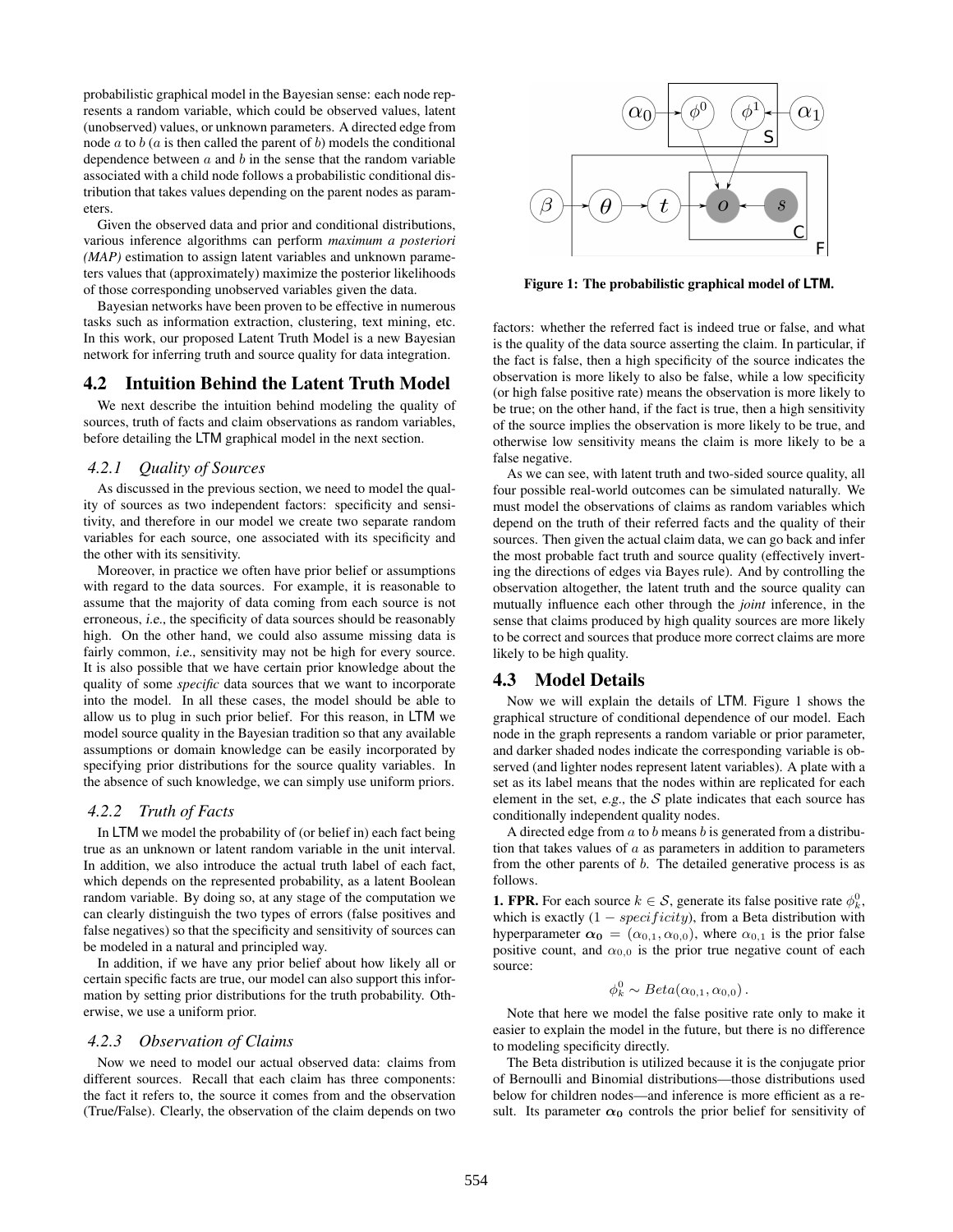sources, and in practice, we set  $\alpha_{0,0}$  significantly higher than  $\alpha_{1,0}$ to plug in our assumptions that sources in general are good and do not have high false positive rate, which is not only reasonable but also important since otherwise the model could flip every truth while still achieving high likelihood thereby making incorrect inferences.

**2. Sensitivity.** For each source  $k \in S$ , generate its sensitivity  $\phi_k^1$ from a Beta distribution with hyperparameter  $\alpha_1 = (\alpha_{1,1}, \alpha_{1,0}),$ where  $\alpha_{1,1}$  is the prior true positive count, and  $\alpha_{1,0}$  is the false negative count of each source:

$$
\phi_k^1 \sim Beta(\alpha_{1,1}, \alpha_{1,0}).
$$

Similar to  $\alpha_0$  above,  $\alpha_1$  controls the prior distribution for sensitivity of sources. Since in practice we observe that it is quite common for some sources to ignore true facts and therefore generate false negative claims, we will not specify a strong prior for  $\alpha_1$  as we do for  $\alpha_0$ , instead we can just use a uniform prior.

**3. Per fact.** For each fact  $f \in \mathcal{F}$ ,

3(a). Prior truth probability. Generate prior truth probability  $\theta_f$ from a Beta distribution with hyperparameter  $\boldsymbol{\beta} = (\beta_1, \beta_0)$ , where  $\beta_1$  is the prior true count, and  $\beta_0$  is the prior false count of each fact:

$$
\theta_f \sim Beta(\beta_1, \beta_0).
$$

Here  $\beta$  determines the prior distribution of how likely each fact is to be true. In practice, if we do not have a strong belief, we can use a uniform prior meaning it is equally likely to be true or false and the model can still effectively infer the truth from other factors in the model.

3(b). Truth label. Generate the truth label  $t_f$  from a Bernoulli distribution with parameter  $\theta_f$ :

$$
t_f \sim Bernoulli(\theta_f).
$$

As a result,  $t_f$  is a Boolean variable, and the prior probability that  $t_f$  is true is exactly  $\theta_f$ .

**3(c). Observation.** For each claim c of fact f, i.e.,  $c \in C_f$ , denote its source as  $s_c$ , which is an observed dummy index variable that we use to select the corresponding source quality. We generate the observation of c from a Bernoulli distribution with parameter  $\phi_{s_c}^{t_f}$ , *i.e.*, quality parameter of source  $s_c$  depending on  $t_f$ , the truth of f:

$$
o_c \sim Bernoulli(\phi_{s_c}^{t_f}).
$$

Specifically, if  $t_f = 0$ , then  $o_c$  is generated from a Bernoulli distribution with parameter  $\phi_{s_c}^0$ , *i.e.*, the false positive rate of  $s_c$ , as:

$$
o_c \sim Bernoulli(\phi_{s_c}^0).
$$

Then the resulting value of  $o_c$  is Boolean. If it is true then the claim is a false positive claim and its probability is exactly the false positive rate of  $s_c$ .

If  $t_f = 1$ ,  $o_c$  is generated from a Bernoulli distribution with parameter  $\phi_{s_c}^1$ , *i.e.*, the sensitivity of  $s_c$ :

$$
o_c \sim Bernoulli(\phi_{s_c}^1).
$$

Then in this case the probability that the Boolean variable  $o_c$  is true is exactly the sensitivity or true positive rate of  $s_c$  as desired.

# 5. INFERENCE ALGORITHMS

In this section we discuss how to perform inference to estimate the truth of facts and quality of sources from the model, given the observed claim data.

## 5.1 Likelihood Functions

According to the Latent Truth Model, the probability of each claim  $c$  of fact  $f$  given the LTM parameters is:

$$
p(o_c|\theta_f, \phi_{s_c}^0, \phi_{s_c}^1) = p(o_c|\phi_{s_c}^0)(1-\theta_f) + p(o_c|\phi_{s_c}^1)\theta_f.
$$

Then the complete likelihood of all observations, latent variables and unknown parameters given the hyperparameters  $\alpha_0$ ,  $\alpha_1$ ,  $\beta$  is:

$$
p(\mathbf{o}, \mathbf{s}, \mathbf{t}, \boldsymbol{\theta}, \boldsymbol{\phi}^0, \boldsymbol{\phi}^1 | \boldsymbol{\alpha}_0, \boldsymbol{\alpha}_1, \boldsymbol{\beta}) = \prod_{s \in \mathcal{S}} p(\phi_s^0 | \boldsymbol{\alpha}_0) p(\phi_s^1 | \boldsymbol{\alpha}_1) \times \\
\times \prod_{f \in \mathcal{F}} \left( p(\theta_f | \boldsymbol{\beta}) \sum_{t_f \in 0, 1} \theta_f^{t_f} (1 - \theta_f)^{1 - t_f} \prod_{c \in \mathcal{C}_f} p(o_c | \phi_{s_c}^{t_f}) \right).
$$
\n(1)

## 5.2 Truth via Collapsed Gibbs Sampling

Given observed claim data, we must find assignments of latent truth that maximize the joint probability, i.e., get the *maximum a posterior* (MAP) estimate for  $t$ :

$$
\hat{t}_{MAP} = \arg \max_{\boldsymbol{t}} \int \int \int p(\boldsymbol{\mathit{o}},\boldsymbol{s},\boldsymbol{t},\boldsymbol{\theta},\boldsymbol{\phi}^{\boldsymbol{0}},\boldsymbol{\phi}^{\boldsymbol{1}}) \mathrm{d}\boldsymbol{\theta} \mathrm{d}\boldsymbol{\phi}^{\boldsymbol{0}} \mathrm{d}\boldsymbol{\phi}^{\boldsymbol{1}}.
$$

As we can see, a brute force inference method that searches the space of all possible truth assignment  $t$  would be prohibitively inefficient. So we need to develop a much faster inference algorithm.

Gibbs sampling is a Markov chain Monte Carlo (MCMC) algorithm that can estimate joint distributions that are not easy to directly sample from. The MCMC process is to iteratively sample each variable from its conditional distribution given all the other variables, so that the sequence of samples forms a Markov chain, the stationary distribution of which is just the exact joint distribution we want to estimate.

Moreover, LTM utilizes the conjugacy of exponential families when modeling the truth probability  $\theta$ , source specificity  $\phi^0$  and sensitivity  $\phi^1$ , so that they can be integrated out in the sampling process, i.e., we can just iteratively sample the truth of facts and avoid sampling these other quantities, which yields even greater efficiency. Such a sampler is commonly referred to as a *collapsed* Gibbs sampler.

Let  $t_{-f}$  be the truth of all facts in  $\mathcal F$  except f. We iteratively sample for each fact given the current truth labels of other facts:

$$
p(t_f = i | \mathbf{t}_{-f}, \mathbf{o}, \mathbf{s}) \propto \beta_i \prod_{c \in \mathbf{C}_f} \frac{n_{s_c, i, o_c}^{-f} + \alpha_{i, o_c}}{n_{s_c, i, 1}^{-f} + n_{s_c, i, 0}^{-f} + \alpha_{i, 1} + \alpha_{i, 0}}
$$
(2)

where

$$
n_{s_c,i,j}^{-f} = |\{c' \in C_{-f} | s_{c'} = s_c, t_{f_{c'}} = i, o_{c'} = j\}|,
$$

i.e., the number of  $s_c$ 's claims whose observation is j, and referred fact is not  $f$  and its truth is i. These counts reflect the quality of  $s_c$ based on claims of facts other than f, e.g.,  $n_{s_c,0,0}^{-f}$  is the number of true negative claims of  $s_c$ ,  $n_{s_c,0,1}^{-f}$  is the false positive count,  $n_{s_c,1,0}^{-f}$ is the false negative count, and  $n_{s_c,1,1}^{-f}$  is the true positive count.

The detailed derivation of Equation (2) can be found in Appendix A. Intuitively, it can be interpreted as sampling the truth of each fact based on the prior for truth and the quality signals of associated sources estimated on other facts.

Algorithm 1 presents pseudo-code for implementing the collapsed Gibbs sampling algorithm. We initialize by randomly assigning each fact a truth value, and calculate the initial counts for each source. Then in each iteration, we re-sample each truth variable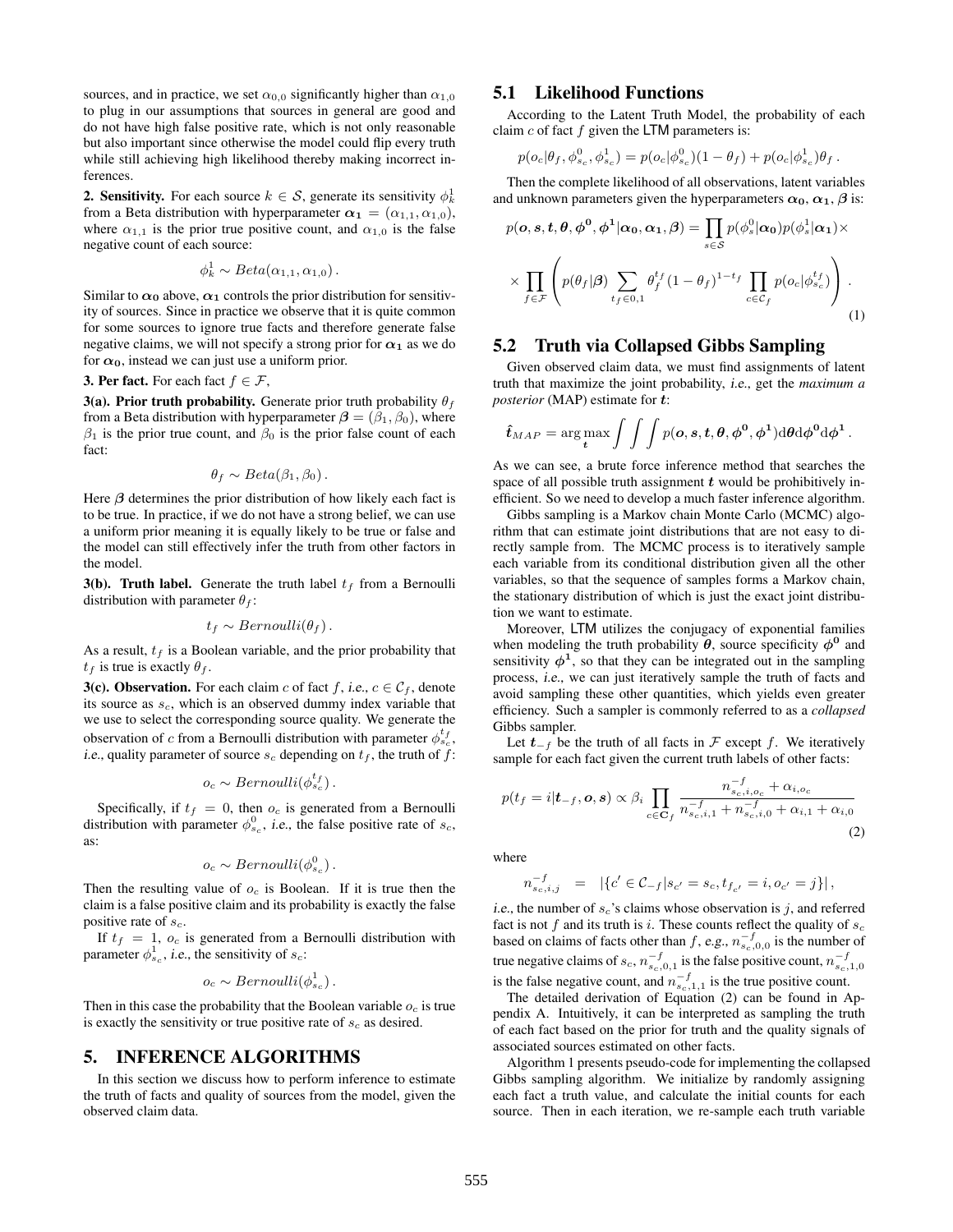#### Algorithm 1 Collapsed Gibbs Sampling for Truth

{Initialization} for all  $f \in \mathcal{F}$  do {Sample  $t_f$  from uniform} if  $random() < 0.5$  then  $t_f \leftarrow 0$ else  $t_f \leftarrow 1$ for all  $c \in \mathcal{C}_f$  do  $n_{s_c,t_f,o_c} \leftarrow n_{s_c,t_f,o_c} + 1$ {Sampling} for  $i = 1 \rightarrow K$  do  $i \leftarrow i + 1$ for all  $f \in \mathcal{F}$  do  $p_{t_f} \leftarrow \beta_{t_f}, p_{1-t_f} \leftarrow \beta_{1-t_f}$ for all  $c \in \mathcal{C}_f$  do  $p_{t_f} \leftarrow \frac{p_{t_f} \times (n_{s_c,t_f,o_c}-1+\alpha_{t_f,o_c})}{n_{s_c,t_f,1}+n_{s_c,t_f,0}-1+\alpha_{t_f,1}+\alpha}$  $n_{s_c,t_f,1} + n_{s_c,t_f,0} - 1 + \alpha_{t_f,1} + \alpha_{t_f,0}$  $p_{1-t_f} \leftarrow \frac{p_{1-t_f} \times (n_{s_c,1-t_f,o_c} + \alpha_{1-t_f,o_c})}{n_{s_c,1-t_f,1} + n_{s_c,1-t_f,0} + \alpha_{1-t_f,1} + \alpha_1}$  $n_{s_c,1-t_f,1}+n_{s_c,1-t_f,0}+\alpha_{1-t_f,1}+\alpha_{1-t_f,0}$ {Sample  $t_f$  from conditional distribution} if random()  $\lt \frac{p_{1-t_f}}{p_{1}+p_1}$  $\frac{r_1 - r_f}{p_{t_f} + p_{1-t_f}}$  then  $t_f \leftarrow 1 - t_f$  ${t<sub>f</sub>}$  changed, update counts} for all  $c \in \mathcal{C}_f$  do  $n_{s_c,1-t_f,o_c} \leftarrow n_{s_c,1-t_f,o_c} - 1$  $n_{s_c,t_f,o_c} \leftarrow n_{s_c,t_f,o_c} + 1$ {Calculate expectation of  $t_f$ } if  $i > burnin$  and  $i\%thin = 0$  then  $p(t_f = 1) \leftarrow p(t_f = 1) + t_f/samplesize$ 

from its distribution conditioned on all the other truth variables, and the quality counts for each source will be updated accordingly.

For final prediction, we could use samples in the last round, or a more stable method is to calculate the expectation of truth for each fact in the way that we discard the first m samples (*burn-in period*) then for every  $n$  sample in the remainder we calculate their average (*thinning*), which is to prevent correlation in the samples. Then if the expectation is equal to or above a threshold of 0.5, we predict the fact is true, otherwise it is false.

The time complexity of Algorithm 1 is  $O(|\mathcal{C}|)$  or  $O(|\mathcal{S}| \times |\mathcal{F}|)$ , which is linear in the number of claims. Comparing to a brute force search algorithm with complexity  $O(2^{|\mathcal{F}|})$ , our collapsed Gibbs sampling method is much more efficient and scalable.

# 5.3 Estimating Source Quality

After we obtain the predictions of fact truth, we can immediately read off the source quality signals from LTM by treating the truth as observed data.

A maximum a posterior (MAP) estimate of source quality has a closed-form solution since the posterior of source quality is also a Beta distribution:

$$
sensitivity(s) = \phi_s^1 = \frac{E[n_{s,1,1}] + \alpha_{1,1}}{E[n_{s,1,0}] + E[n_{s,1,1}] + \alpha_{1,0} + \alpha_{1,1}}
$$

 $specificity(s) = 1 - \phi_s^0 = \frac{E[n_{s,0,0}] + \alpha_{0,0}}{E[n_{s,0,0}] + E[n_{s,0,1}] + \alpha_s^0}$  $E[n_{s,0,0}] + E[n_{s,0,1}] + \alpha_{0,0} + \alpha_{0,1}$ where  $E[n_{s,i,j}] = \sum$  $c \in \mathcal{C}, s_c = s, o_c = j$  $p(t_{f_c} = i)$  is the expected quality counts of source s which depends on the truth probability of each fact s's claims output by Algorithm 1. These counts also allow us to estimate other quality measures of sources, e.g., precision:

$$
precision(s) = \frac{E[n_{s,1,1}] + \alpha_{1,1}}{E[n_{s,0,1}] + E[n_{s,1,1}] + \alpha_{0,1} + \alpha_{1,1}}.
$$

An advantage of MAP estimation on the LTM graphical model is that we can incorporate prior knowledge with regard to specific sources or all data sources together.

# 5.4 Incremental Truth Finding

If input data arrives online as a stream, we can use the source quality learned at the current stage as the prior for future data. Incrementally learning on new data involves essentially the same algorithm as the batch setting. Specifically, for each source we use  $E[n_{s,i,j}] + \alpha_{i,j}$  as its quality prior to replace  $\alpha_{i,j}$ , and fit LTM only on the new data. Thus fitting LTM can be achieved online with complexity at each step as above but only in terms of the size of the increment to the dataset.

A simpler and more efficient approach is to assume that the source quality remains relatively unchanged over the medium term; then we can directly compute the posterior truth probability of each fact as

$$
p(t_f = 1 | \mathbf{o}, \mathbf{s}) = \frac{\beta_1 \prod_{c \in \mathbf{C}_f} (\phi_s^1)^{o_c} (1 - \phi_s^1)^{1 - o_c}}{\sum_{i = 0, 1} \beta_i \prod_{c \in \mathbf{C}_f} (\phi_s^i)^{o_c} (1 - \phi_s^i)^{1 - o_c}}. (3)
$$

Periodically the model can then be retrained batch-style on the total cumulative data, or incrementally on the data arrived since the model was last updated.

# 6. EXPERIMENTS

In this section, we demonstrate the effectiveness of our method compared with state-of-the-art algorithms on two real world datasets. In addition to assessing statistical performance, we also conduct efficiency experiments that show that our model converges quickly in practice and that our inference algorithm is scalable.

# 6.1 Experimental Setup

#### *6.1.1 Datasets*

We use the two following real world datasets and generate one synthetic dataset to stress test the effectiveness of our method when source quality is low.

Book Author Dataset. This data, crawled from abebooks.com consists of 1263 book entities, 2420 book-author facts, and 48153 claims from 879 book seller sources. 100 books were randomly sampled and their true authors were manually labeled. While this dataset has been used previously [4, 14], there all the authors observed by each source for the same book were concatenated as one single claim. In this work, we substantially clean the data and segment the authors, since our method can naturally handle multiple truth attributes for the same entity.

Movie Director Dataset. This data, used in the Bing movies vertical for surfacing reviews, meta-data and entity actions such as "rent" and "stream", consists of 15073 movie entities, 33526 moviedirector facts, and 108873 claims from 12 sources enumerated in Table 8. 100 movies were randomly sampled for their true directors to be manually labeled. Our original dataset contained more movies, but to make this dataset more difficult and interesting, we removed those movies that only have one associated director or only appear in one data source, i.e., we only keep the conflicting records in our database.

,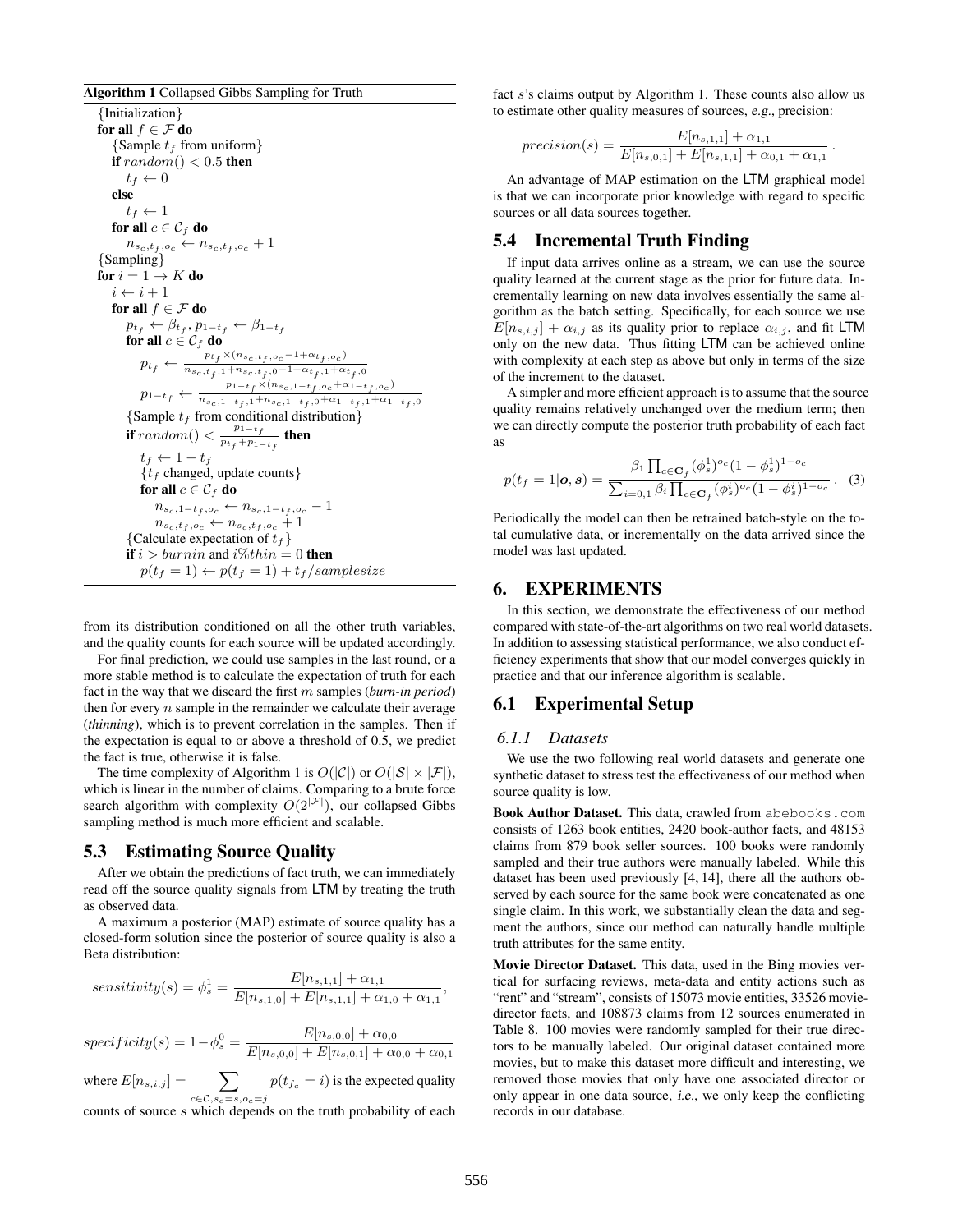|                    | Results on book data |                 |            |                 | Results on movie data |                 |        |            |                 |       |
|--------------------|----------------------|-----------------|------------|-----------------|-----------------------|-----------------|--------|------------|-----------------|-------|
|                    |                      | One-sided error |            | Two-sided error |                       | One-sided error |        |            | Two-sided error |       |
|                    | Precision            | Recall          | <b>FPR</b> | Accuracy        | F1                    | Precision       | Recall | <i>FPR</i> | Accuracy        | F1    |
| <b>LTMinc</b>      | 1.000                | 0.995           | 0.000      | 0.995           | 0.997                 | 0.943           | 0.914  | 0.150      | 0.897           | 0.928 |
| <b>LTM</b>         | 1.000                | 0.995           | 0.000      | 0.995           | 0.997                 | 0.943           | 0.908  | 0.150      | 0.892           | 0.925 |
| 3-Estimates        | 1.000                | 0.863           | 0.000      | 0.880           | 0.927                 | 0.945           | 0.847  | 0.133      | 0.852           | 0.893 |
| Voting             | 1.000                | 0.863           | 0.000      | 0.880           | 0.927                 | 0.855           | 0.908  | 0.417      | 0.821           | 0.881 |
| <b>TruthFinder</b> | 0.880                | 1.000           | 1.000      | 0.880           | 0.936                 | 0.731           | 1.000  | 1.000      | 0.731           | 0.845 |
| Investment         | 0.880                | 1.000           | 1.000      | 0.880           | 0.936                 | 0.731           | 1.000  | 1.000      | 0.731           | 0.845 |
| <b>LTMpos</b>      | 0.880                | 1.000           | 1.000      | 0.880           | 0.936                 | 0.731           | 1.000  | 1.000      | 0.731           | 0.845 |
| HubAuthority       | 1.000                | 0.322           | 0.000      | 0.404           | 0.488                 | 1.000           | 0.620  | 0.000      | 0.722           | 0.765 |
| AvgLog             | 1.000                | 0.169           | 0.000      | 0.270           | 0.290                 | 1.000           | 0.025  | 0.000      | 0.287           | 0.048 |
| PooledInvestment   | 1.000                | 0.142           | 0.000      | 0.245           | 0.249                 | 1.000           | 0.025  | 0.000      | 0.287           | 0.048 |

Table 7: Inference results per dataset and per method with threshold 0.5.

Synthetic Dataset. We follow the generative process described in Section 4 to generate this synthetic dataset. There are 10000 facts, 20 sources, and for simplicity each source makes a claim with regard to each fact, i.e., 200000 claims in total. To test the impact of sensitivity, we set expected specificity to be 0.9 ( $\alpha_0$  =  $(10, 90)$ ), and vary expected sensitivity from 0.1 to 0.9 ( $\alpha_0$  from  $(10, 90)$  to  $(90, 10)$ , and use each parameter setting to generate a dataset. We do the same for testing the impact of specificity by setting  $\alpha_1 = (90, 10)$  and varying  $\alpha_0$  from  $(90, 10)$  to  $(10, 90)$ . In all datasets  $\beta = (10, 10)$ .

#### *6.1.2 Environment*

All the experiments presented were conducted on a workstation with 12GB RAM, Intel Xeon 2.53GHz CPU, and Windows 7 Enterprise SP1 installed. All the algorithms including previous methods were implemented in C# 4.0 and complied by Visual Studio 2010.

#### 6.2 Effectiveness

We compare the effectiveness of our latent truth model (LTM) and the incremental version LTMinc and a truncated version LTMpos with several previous methods together with voting. We briefly summarize them as follows, and refer the reader to the original publications for details.

LTMinc. For each dataset, we run standard LTM model on all the data except the 100 books or movies with labeled truth, then apply the output source quality to predict truth on the labeled data using Equation (3) and evaluate the effectiveness.

LTMpos. To demonstrate the value of negative claims, we run LTM only on positive claims and call this truncated approach LTMpos.

Voting. For each fact, compute the proportion of corresponding claims that are positive.

TruthFinder [14]. Consider positive claims only, and for each fact calculate the probability that at least one positive claim is correct using the precision of sources.

HubAuthority, AvgLog [10] [11]. Perform random walks on the bipartite graph between sources and facts constructed using only positive claims. The original HubAuthority (HITS) algorithm was developed to compute quality for webpages [9], AvgLog is a variation.

Investment, PooledInvestment [10] [11]. At a high level, each source uniformly distributes its credits to the attributes it claims positive, and gains credits back from the confidence of those attributes.

3-Estimates [7]. Negative claims are considered, and accuracy is used to measure source quality. The difficulty of data records is also considered when calculating source quality.

Parameters for the above algorithms are set according to the optimal settings suggested by their authors. For our method, as we previously explained, we need to set a reasonably high prior for specificity, e.g., 0.99, and the actual prior counts should be at the same scale as the number of facts to become effective, which means we set  $\alpha_0 = (10, 1000)$  for book data, and  $(100, 10000)$  for movie data. For other prior parameters, we just use a small uniform prior, which means we do not enforce any prior bias. Specifically we set  $\alpha_1 = (50, 50)$  and  $\beta = (10, 10)$  for both datasets.

#### *6.2.1 Quantitative Evaluation of Truth Finding*

All algorithms under comparison can output a probability for each fact indicating how likely it is to be true. Without any supervised training, the only reasonable threshold probability is 0.5. Table 7 compares the effectiveness of different methods on both datasets using a 0.5 threshold.

As we can see, both the accuracy and F1 score of LTM (and LT-Minc) are significantly better than the other approaches on both datasets. On the book data we almost achieve perfect performance. The performance on the movie data is lower than the book data because we intentionally make the movie data more difficult. There is no significant difference between the performance of LTM and LTMinc, which shows that source quality output by LTM is effective for making incremental truth prediction on our datasets. For simplicity we will only mention LTM in the comparison of effectiveness with other methods in the remainder of this section.

Overall 3-Estimates is the next best method, demonstrating the advantage of considering negative claims. However, since that approach uses accuracy to measure source quality, some negative claims could be trusted more than they should be. Therefore, although it can achieve high precision, even greater than our method on the movie data, this algorithm's recall is fairly low, resulting in worse overall performance than LTM.

Voting achieves reasonably good performance on both datasets as well. Its precision is perfect on books but its recall is lower, since that dataset on average has more claims on each fact and therefore attributes that have majority votes are very likely to be true. However, many sources only output first authors, so the other authors cannot gather enough votes and will be treated as false. On the more difficult movie data, Voting achieves higher recall than precision, this is because there are fewer sources in this dataset and therefore false attributes can more easily gain half or more votes. In this case it is necessary to model source quality.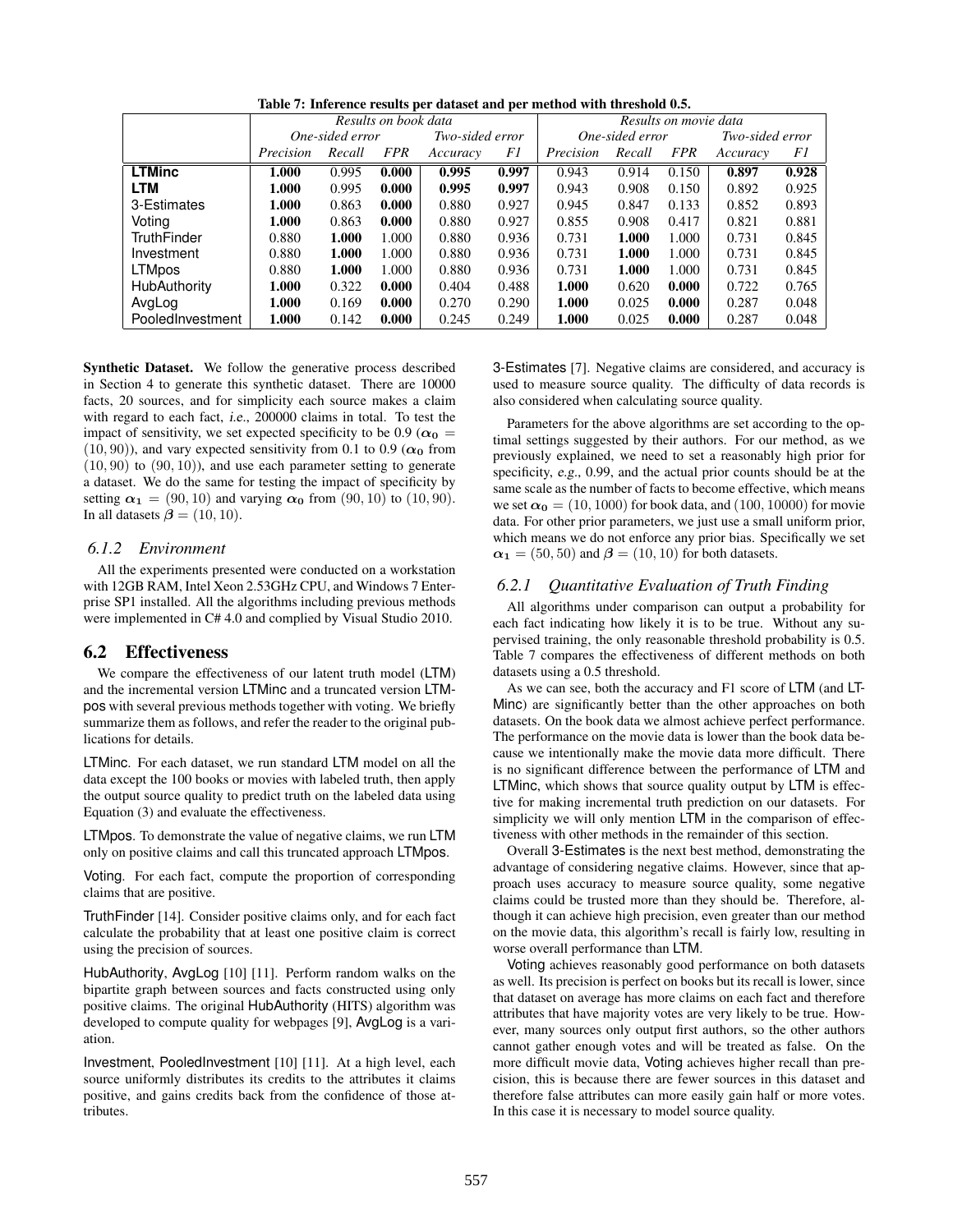

Figure 2: Accuracy vs. thresholds on the book data and the movie data.



Figure 3: AUCs per method per dataset, sorted by decreasing average AUC.

Note that in our experiments Voting achieves better performance than it appears to achieve in previous work. In previous experiments, votes are calculated on concatenated attribute lists rather than individual attributes. For example, if the author list  $\langle a, b \rangle$  gets 2 votes, and the list  $\langle a, c \rangle$  gets 3 votes, then author a should actually get 5 votes. In previous settings, comparisons with Voting are not completely fair.

TruthFinder, Investment and LTMpos appear too optimistic in their prediction, since their 1.0 false positive rate on both datasets implies they are predicting everything to be true. This is expected since TruthFinder uses the probability that at least one positive claim is correct to predict truth, which may work to find the most likely truth but will not be sufficiently discriminative if multiple attributes can be simultaneously true. Without considering negative claims, LTMpos also fails as expected, which further proves it is critical to consider negative claims when multiple truths are possible.

**LatentTruthModel under Degraded Synthetic Source Quality**



Figure 4: **LTM** under varying expected synthetic source quality (sensitivity/specificity; with the other's expectation fixed).

On the other hand, HubAuthority, AvgLog and PooledInvestment all seem to be overly conservative. They all have perfect precision but their recall is fairly low on both datasets, resulting in overall lowest accuracy and F1.

Next we demonstrate how the algorithms' performances change as we vary the threshold probability for truth. This illuminates the distributions of probability scores assigned by each algorithm. Note that although in practice there is no good way to select the optimal threshold other than performing supervised training, it is still of interest to view each method's performance at their optimal threshold if training data were available. A more confident algorithm would assign true records higher probability and false records lower probability, so that the performance would be more stable with regard to the threshold.

The first sub-figure of Figure 2 plots the accuracy versus threshold on the book data; the plot of F1 is omitted since it looks very similar with an almost identical shape to each curve. We can see that LTM is quite stable no matter where the threshold is set, indi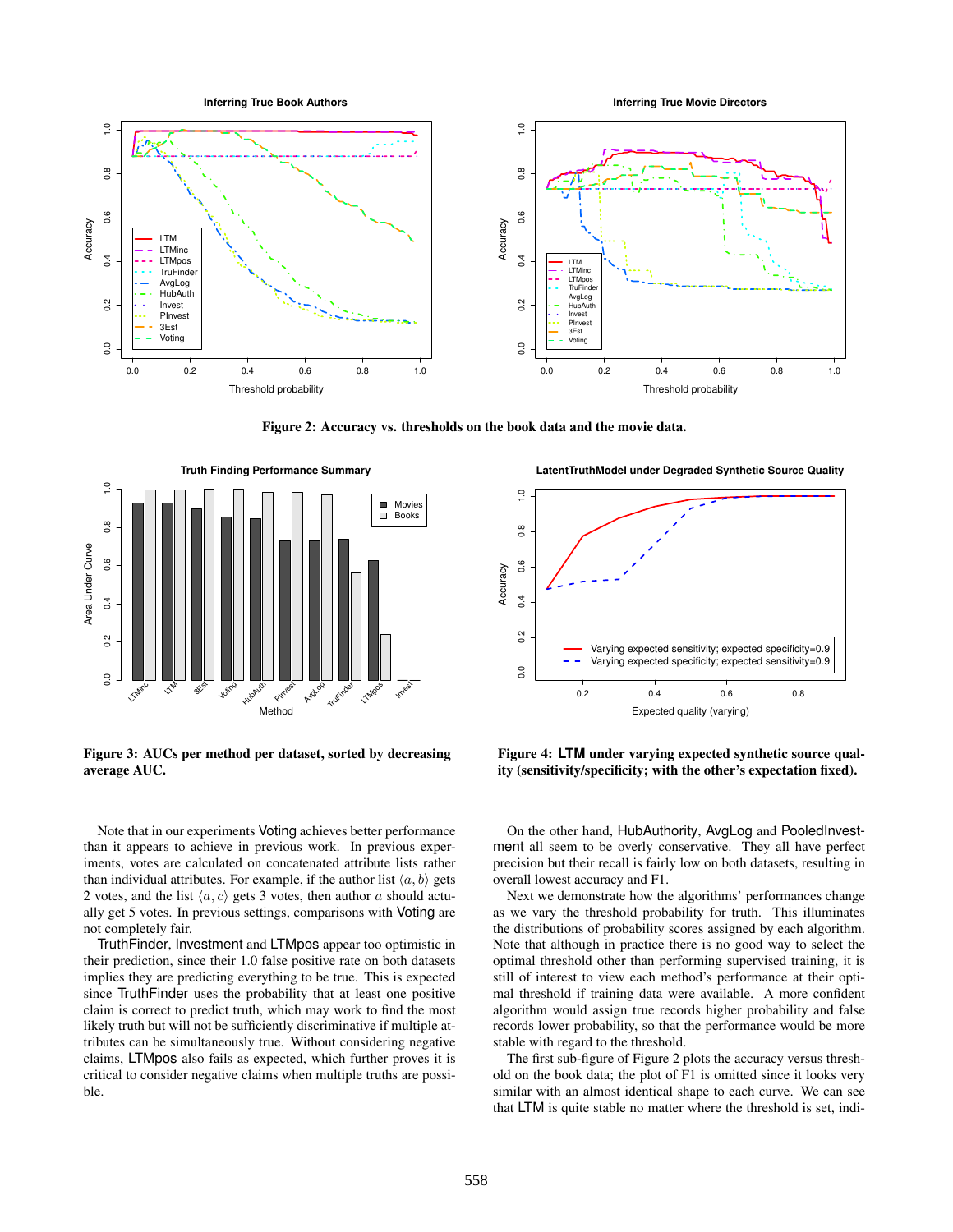cating our method can discriminate between true and false better than other methods. Voting and 3-Estimates are rather conservative, since their optimal threshold is around 0.2, where their performance is even on par with our method. However, in practice it is difficult to find such an optimal threshold. Their performance drops very fast when the threshold increases above 0.5, since more false negatives are produced. The optimal threshold for HubAuthority, AvgLog, and PooledInvestment are even lower and their performance drops even faster when the threshold increases, indicating they are more conservative by assigning data lower probability than deserved. On the other hand, TruthFinder, Investment and LTMpos are overly optimistic. We can see the optimal threshold for TruthFinder is around 0.95, meaning its output scores are too high. Investment and LTMpos consistently think everything is true even at a higher threshold.

The second sub-figure of Figure 2 is the analogous plot on the movie data, which is more difficult than the book data. Although LTM is not as stable as on the book data, we can see that it is still consistently better than all the other methods in the range from 0.2 to 0.9, clearly indicating our method is more discriminative and stable. 3-Estimates achieves its optimal threshold around 0.5, and Voting has its peak performance around 0.4, which is still worse than LTM, indicating source quality becomes more important when conflicting records are more common. For other methods, Pooled-Investment and AvgLog are still rather conservative, while Investment and LTMpos continue to be overly optimistic. However, it seems TruthFinder and HubAuthority enjoy improvements on the movie data.

Next in Figure 3 we show the area under the ROC curve (AUC) metric of each algorithm on both datasets, which summarizes the performance of each algorithm in ROC space and quantitatively evaluates capability of correctly ranking random facts by score. We can see several methods can achieve AUC close to the ideal of 1 on the book data, indicating that the book data would be fairly easy given training data. On the movie data, however, LTM shows clear advantage over 3-Estimates, Voting and the other methods. Overall on both datasets our method is the superior one.

Last but not least, we would like to understand LTM's behavior when source quality degrades. Figure 4 shows the accuracy of LTM on the synthetic data when the expected specificity or sensitivity of all sources is fixed while the other measure varies between 0.1 and 0.9. We can see the accuracy stays close to 1 until the source quality starts to drop below 0.6, and it decreases much faster with regard to specificity than sensitivity. This shows LTM is more tolerant of low sensitivity, which proves to be effective in practice and is an expected behavior since the chosen priors incorporate our belief that specificity of sources is usually high but sensitivity is not. When specificity is around 0.3 (respectively sensitivity is around 0.1), the accuracy drops to around 0.5 which means the prediction is nearly random.

#### *6.2.2 Case Study of Source Quality Prediction*

Having evaluated the performance of our model on truth finding, we may now explore whether the source quality predicted by our method is reasonable, bearing in mind that no ground truth is available with which to quantitatively validate quality. Indeed this exercise should serve as a concrete example of what to expect when reading off source quality (*cf.* Section 5.3).

Table 8 shows a MAP estimate of the sensitivity and specificity of sources from our model fit to the movie data, sorted by sensitivity. This table verifies some of our observations on the movie sources: IMDB tends to output rather complete records, while LTM assigns IMDB correspondingly high sensitivity. Note that we can

Table 8: Source quality on the movie data.

| Source       | Sensitivity | Specificity |  |  |  |
|--------------|-------------|-------------|--|--|--|
| imdh         | 0.911622836 | 0.898838631 |  |  |  |
| netflix      | 0.894019034 | 0.934833904 |  |  |  |
| movietickets | 0.862889367 | 0.978844687 |  |  |  |
| commonsense  | 0.809752315 | 0.982347827 |  |  |  |
| cinemasource | 0.794184357 | 0.985847745 |  |  |  |
| amg          | 0.776583683 | 0.690600694 |  |  |  |
| yahoomovie   | 0.760589896 | 0.897654374 |  |  |  |
| msnmovie     | 0.749192861 | 0.987870636 |  |  |  |
| zune         | 0.744272491 | 0.973922421 |  |  |  |
| metacritic   | 0.678661638 | 0.987957893 |  |  |  |
| flixster     | 0.584223615 | 0.911078627 |  |  |  |
| fandango     | 0.499623726 | 0.989836274 |  |  |  |

also observe in this table that sensitivity and specificity do not necessarily correlate. Some sources can do well or poorly on both metrics, and it is also common for more conservative sources to achieve lower sensitivity but higher specificity (Fandango), while more aggressive sources to get higher sensitivity but lower specificity (IMDB). This further justifies the intuition that we ought to model the quality of sources as two independent factors.

# 6.3 Efficiency

We now study the scalability of LTM and LTMinc.

#### *6.3.1 Convergence Rate*

Since our inference algorithm is an iterative method, we now explore how many iterations it requires in practice to reach reasonable accuracy. To evaluate convergence rate, in the same run of the algorithm, we make 7 sequential predictions using the samples in the first 7, 10, 20, 50, 100, 200, 500 iterations, with burn in iterations 2, 2, 5, 10, 20, 50, 100, and sample gap 0, 0, 0, 1, 4, 4, 9 respectively. We repeat 10 times to account for randomization due to sampling, and calculate the average accuracy and 95% confidence intervals on the 10 runs for each of the 7 predictions, as shown in Figure 5. One can see that accuracy quickly reaches 0.85 even after only 7 iterations, although in the first few iterations mean accuracy increases and variation decreases, implying that the algorithm has yet to converge. After only 50 iterations, the algorithm achieves optimal accuracy and extremely low variation, with additional iterations not improving performance further. Thus we conclude that LTM inference converges quickly in practice.

#### *6.3.2 Runtime*

We now compare the running time of LTM and LTMinc with previous methods. Although it is easy to see that our algorithms and previous methods all have linear complexity in the number of claims in the data, we expected from the outset that our more principled approach LTM would take more time since it is more complex and requires costly procedures such as generating a random number for each fact in each iteration. However, we can clearly see its effective, incremental version LTMinc is much more efficient without needing any iteration. In particular we recommend that in efficiency-critical situations, standard LTM be infrequently run offline to update source quality and LTMinc be deployed for online prediction.

We created 4 smaller datasets by randomly sampling 3k, 6k, 9k, and 12k movies from the entire 15k movie dataset and by pulling all facts and claims associated with the sampled movies. We then ran each algorithm 10 times on the 5 datasets, for which the average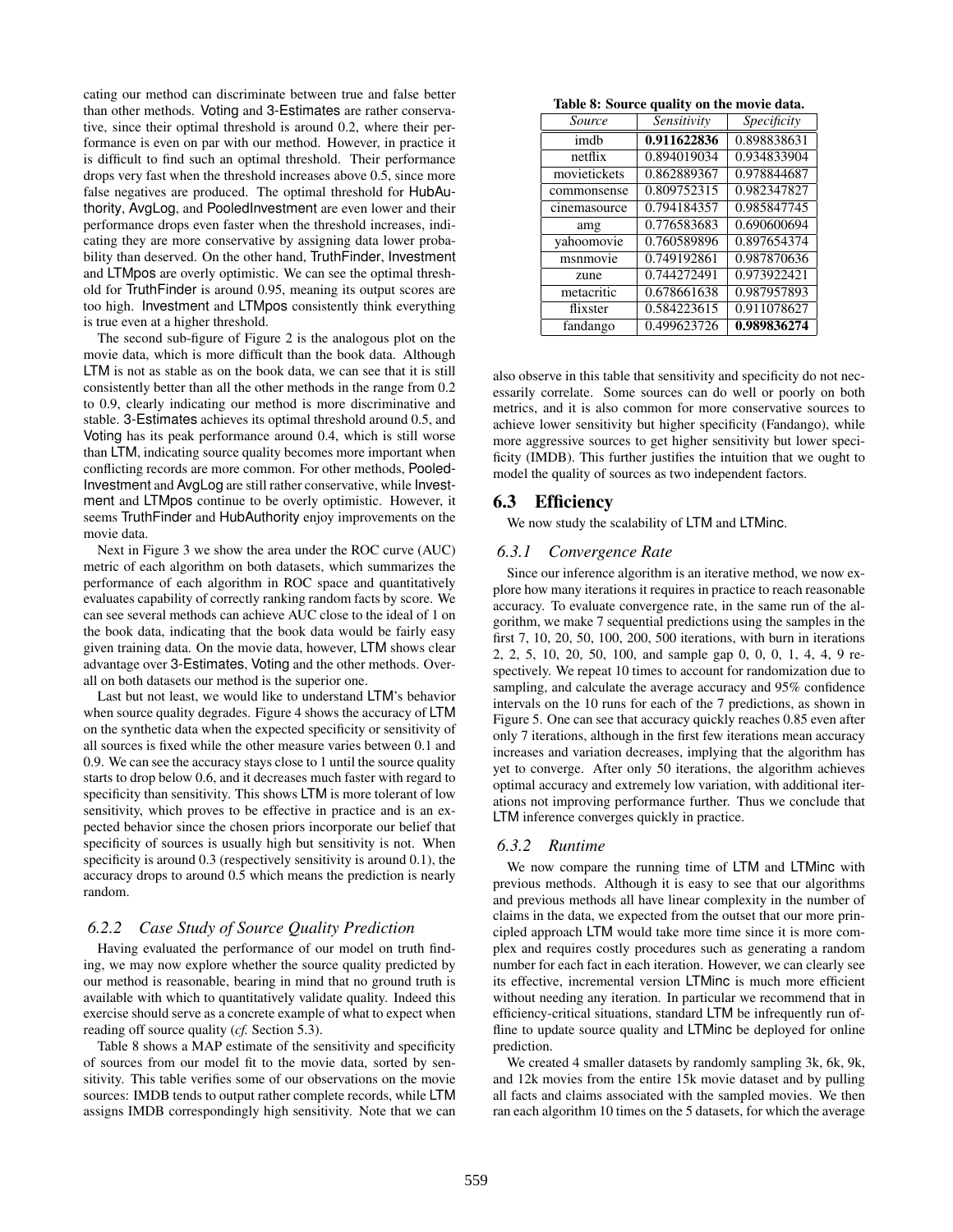**Convergence of LatentTruthModel on Movie Data**



Figure 5: Convergence of **LTM** with 10 repeats per point: error bars show the sample mean and 95% confidence intervals. Accuracy (for threshold 0.5) is truncated at 0.8.

running times are recorded in Table 9. Note that all the algorithms are iterative except Voting and LTMinc, so for fairness we conservatively fix their number of iterations to 100; and we run LTMinc on the same data as other algorithms by assuming the data is incremental and source quality is given. As we can see, complex algorithms like 3-Estimates and LTM take longer, but only by a factor of 3–5 times the other algorithms. Given the superior accuracy of LTM, we believe the additional computation will usually be acceptable. Moreover, we can see LTMinc is much more efficient than most methods and is almost as efficient as Voting.

|  | Table 9: Comparing runtimes on the movie data. |  |  |  |  |
|--|------------------------------------------------|--|--|--|--|
|--|------------------------------------------------|--|--|--|--|

|                     | Runtimes (secs.) vs. #Entities |       |       |       |       |  |  |
|---------------------|--------------------------------|-------|-------|-------|-------|--|--|
| <b>#Entities</b>    | 3k                             | 6k    | 9k    | 12k   | 15k   |  |  |
| Voting              | 0.004                          | 0.008 | 0.012 | 0.027 | 0.030 |  |  |
| LTMinc              | 0.004                          | 0.008 | 0.012 | 0.037 | 0.048 |  |  |
| AvgLog              | 0.150                          | 0.297 | 0.446 | 0.605 | 0.742 |  |  |
| <b>HubAuthority</b> | 0.149                          | 0.297 | 0.445 | 0.606 | 0.743 |  |  |
| PooledInvestment    | 0.175                          | 0.348 | 0.514 | 0.732 | 0.856 |  |  |
| TruthFinder         | 0.195                          | 0.393 | 0.587 | 0.785 | 0.971 |  |  |
| Investment          | 0.231                          | 0.464 | 0.690 | 0.929 | 1.143 |  |  |
| 3-Estimates         | 0.421                          | 0.796 | 1.170 | 1.579 | 1.958 |  |  |
| LTM                 | 0.660                          | 1.377 | 2.891 | 3.934 | 5.251 |  |  |

To further verify LTM runs linearly in the number of claims, we perform linear regression on the running time as a function of dataset size (*cf.* Figure 6), which yields an exceptional goodnessof-fit  $R^2$  score of 0.9913. This establishes the scalability of LTM.

# 7. DISCUSSIONS

We now revisit the assumptions made by LTM and list several directions for extension to more general scenarios.

Multiple attribute types. We have assumed that quality of a source across different attribute types is independent and therefore can be inferred individually. We can, however, extend LTM to handle multiple attribute types in a joint fashion. For each source we can introduce source-specific quality priors  $\alpha_{0,s}$  and  $\alpha_{1,s}$ , which can be regularized by a global prior, and use the same prior to generate

**Scalability of LatentTruthModel on Movie Data**



Figure 6: Measurements of the runtime for 100 iterations of **LTM** for varying numbers of claims. The included linear regression enjoys an exceptional goodness-of-fit of  $R^2=0.9913$ .

type-specific quality signals. Then at each step we can also optimize the likelihood with regard to  $\alpha_{0,s}$  and  $\alpha_{1,s}$  using Newton's method, so that quality of one attribute type will affect the inferred quality of another via their common prior.

Entity-specific quality. LTM assumes a constant quality over all entities presented by a source, which may not be true in practice. For example, IMDB may be accurate with horror movies but not dramas. In response, we can further add an entity-clustering layer to the multi-typed version of LTM discussed above by introducing cluster labels for entities and generate quality signals for each cluster. We can then jointly infer the best partition of entities and cluster-specific quality.

Real-valued loss. LTM's loss is either 0 (no error) or 1 (error), but in practice loss can be real-valued, e.g., inexact matches of terms, numerical attributes, etc. In such cases a principled truth-finding model similar to LTM, could use e.g., a Gaussian to generate observations from facts and source quality instead of the Bernoulli.

Adversarial sources. LTM assumes that data sources have reasonable specificity and precision, i.e., there are few adversarial sources whose majority data are false. However, in practice such sources may exist and their malicious data will artificially increase the specificity of benign sources, causing false data presented by benign sources to become more difficult to detect. Since false facts provided by adversarial sources can be successfully recognized by LTM due to their low support, we can address this problem by iteratively running LTM, at each step removing (adversarial) sources with inferred specificity and precision below some threshold.

# 8. RELATED WORK

There are several previous studies related to the truth finding problem. Resolving inconsistency [1] and modeling source quality [6] have been discussed in the context of data integration. Later [14] was the first to formally introduce the truth-finding problem and propose an iterative mechanism to jointly infer truth and source quality. Then [10] developed several new algorithms and applied integer programming to enforce constraints on truth data, e.g., asserting that city populations should increase with time; [11] designed a framework that can incorporate background information